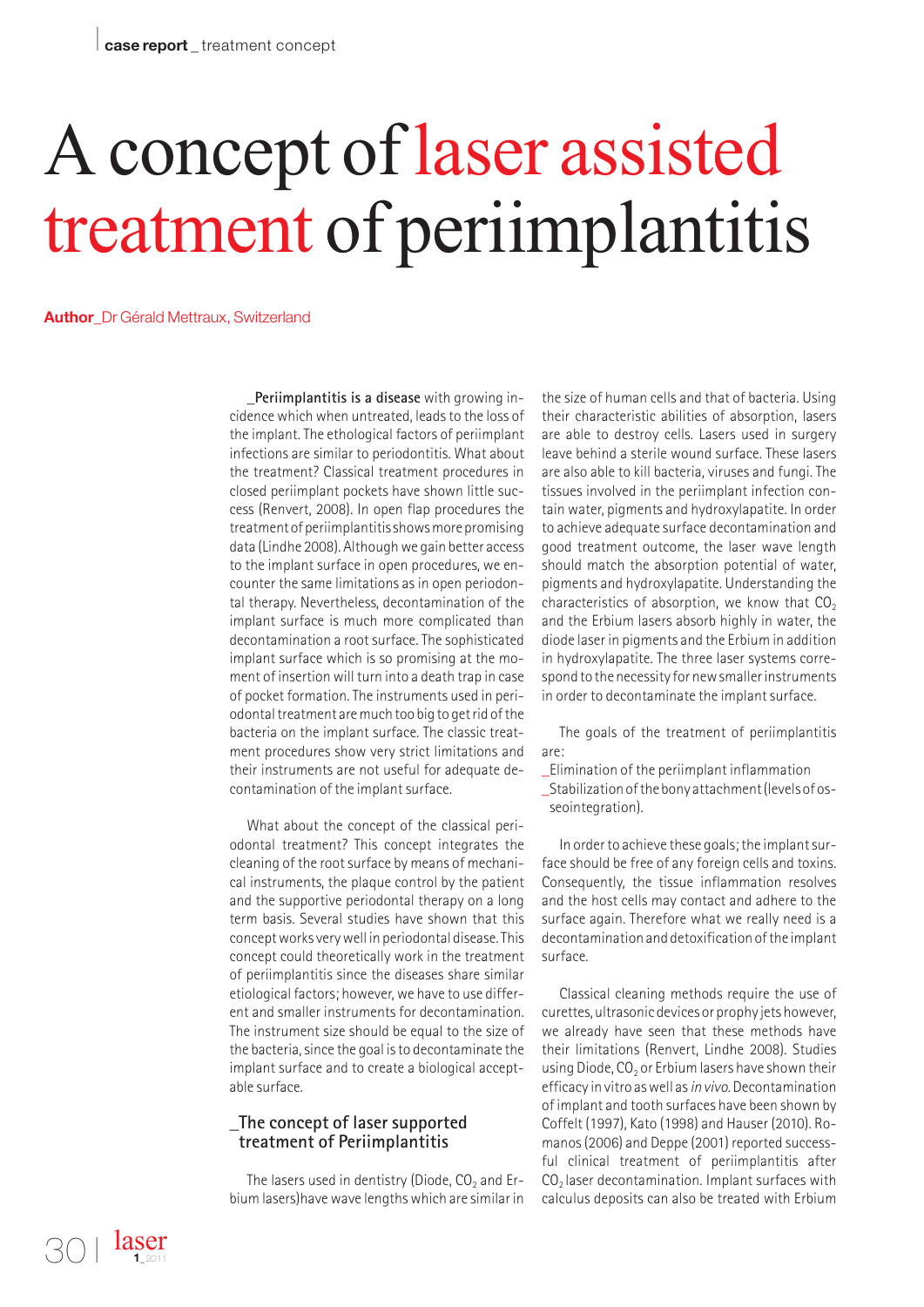laser exhibiting better absorption in hydroxylapatite and water (Schwarz 2003, 2006, Sculean 2005).

Literature shows that the use of an adequate laser wave length may solve our problem of creating a surface which is accepted by the host cells. In addition the wave length of the Diode laser has an important biostimulative effects which supports the host actions on the long way to regeneration.

Based upon the classical systematic treatment plan, the laser actions support the decontamination, detoxification and biostimulation.

The classical concept of the periodontal treatment procedures is performed in four established phases:

- \_Hygiene phase (Initial phase)
- \_Evaluation
- \_Surgical phase
- \_Supportive phase (Maintenance phase).

With the advantage of absorption characteristics of lasers, using the appropriate laser and the correct dosage we know now that it is possible to treat infection. The cases which are presented in this paper were treated following this concept using the lasers in the four different treatment phases (Graph1).

As periimplantitis often occurs with untreated periodontal disease, a full mouth periodontal treatment is essential before (inserting implants) or attempting to successfully treat periimplant infections.

During the *Hygiene phase* (nonsurgical phase) the patient is instructed in adequate plaque control around the teeth and the implants. Plaque, supra and subgingival calculus are removed from the teeth with sharp curettes according to periodontal treatment protocols. The implant surfaces should be debrided under local anesthesia with carbon curettes and the inflamed periimplant tissue is curetted with sharp curettes. Finally, the pockets around the teeth and implants are rinsed with a sterile saline solution.

The first laser treatment is performed with a diode laser (810 nm, 2.5 W, 50 Hz, 3 x 30 seconds).

The laser decontamination procedure occurs by systematically moving the laser tip along the surface. The laser tip should be checked from time to time for coagulation in order to prevent hotspots in the gingival tissue. This procedure is performed

3 x 30 seconds in which the laser is alternately activated 2–3 seconds followed by 2–3 seconds of standby. Heat development should be avoided. Because of the high absorption of the diode laser in pigments, the effect is destruction of pigmented cells in close proximity and biostimulation of host cells in the surrounding tissue. The flexibility of the fiber allows for good access to the pockets. As opposed to diode laser,  $CO<sub>2</sub>$  or Erbium lasers are not useful in closed pockets, especially on implant surfaces with threads. The Diode decontamination is repeated twice weekly.

If there is no significant improvement after the third treatment (at week 2) a surgical intervention is planned (surgical phase). If clinical improvement can be noted, the patient is called back in 6–8 weeks for evaluation. The goal of the initial phase is the reduction of as much tissue inflammation as possible. The benefit of laser assisted debridement compared to a classical approach is the decontamination and the biostimulation.

An *evaluation* gives one the opportunity to record clinical parameters and oral hygiene status after initial treatment and to compare the periodontal situation with baseline. The patient can go into the supporting or maintenance phase when signs of improvement and reduction of inflammation can be noted. In case of persisting bleeding and pus formation a surgical laser assisted procedure should be planned.

Even if many periimplant lesions require surgical interventions it is important to start the treatment with the initial or hygiene phase in order to condition the tissues and reduce the inflammation around implants and teeth. As we know from peri-

#### **Graph 1**\_Protocol of the laser assisted periimplantitis treatment.

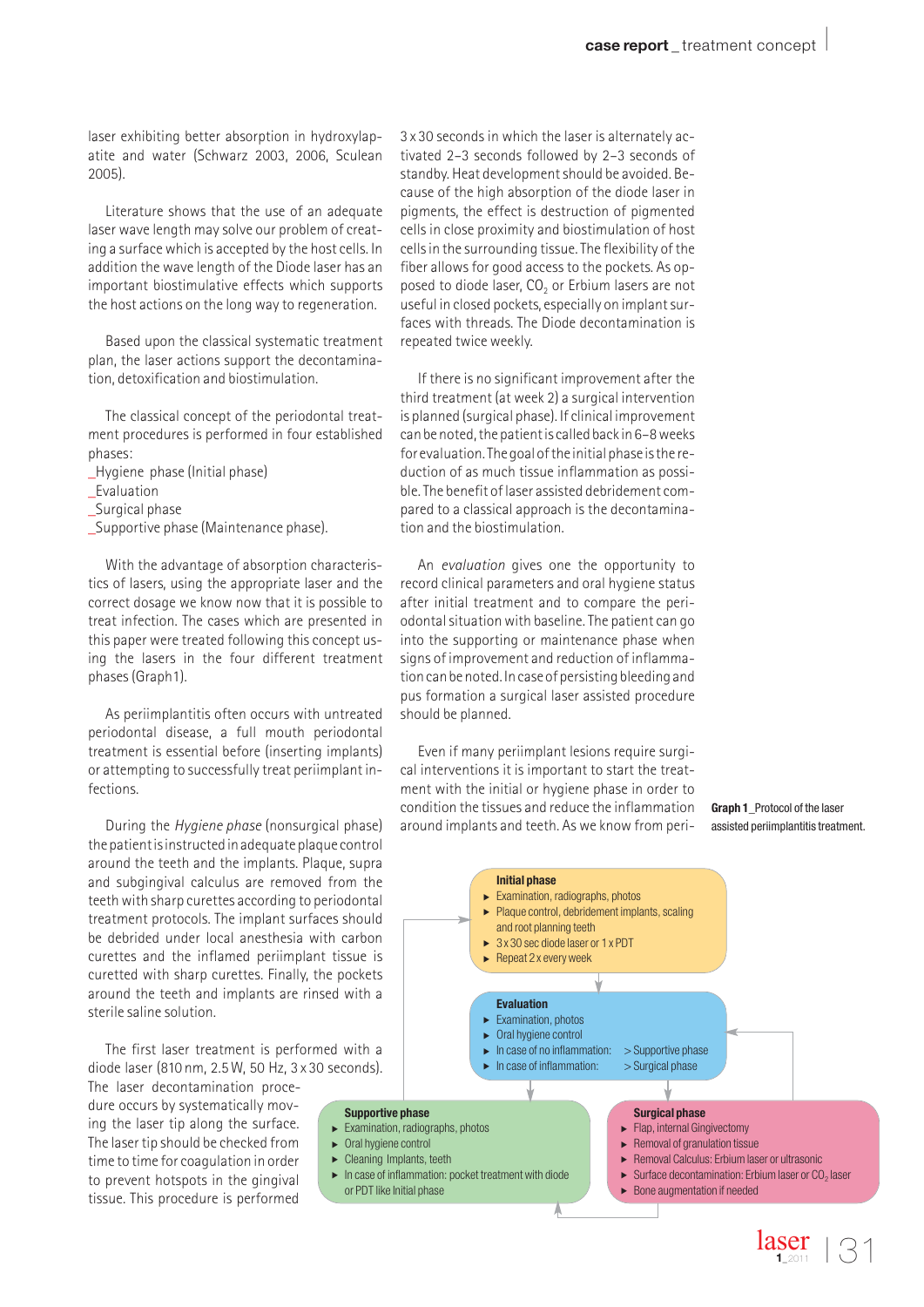

odontal treatment, it is possible to eliminate periodontal inflammation during the initial phase as long as we are able to remove plaque and calculus from the tooth surfaces. Accordingly, mucositis and moderate periimplantitis infection can be treated with laser assistance successfully using nonsurgical methods. Some cases treated non-surgically will be shown in the casuistic of this article.

The goal of the *supportive phase* is to gain full access to the implant surface for debridement, with the intent to remove calculus and to perform laser decontamination. At the same time, alveolar bone defects can be augmented when necessary. Surgical intervention is indicated in cases where the conditions around the implant failed to improve after initial phase, but plaque control is adequate, and there is a need to keep the contaminated implant.

It is helpful to remove the supra reconstruction of the implant in order to gain good access and keep as much soft tissue as possible to cover the area after surgery. The first incision is an internal gingivectomy, directed to the bony ridge, which separates the periimplant tissue from the mucosal flap. The flap is then raised to the level of the bony ridge gaining access to the entire implant surface. The



granulation tissue around the implant is carefully removed and the implant surface is inspected for calculus deposits. The bone defectis then exposed.

If calculus deposits are found, the implant surface is then carefully cleaned using an ultrasonic device at low settings. The 2 cases presented in this article were treated using the above procedure. Alternatively calculus removal and decontamination can be achieved with an Erbium laser. After checking the implant surfaces for residual deposits decontamination with the  $CO<sub>2</sub>$  laser is performed. The tip of the laser is systematically guided over the surface without contact. The settings are 2.5 W continuous wave (cw), (Deppe 2001), 10 sec. The area is rinsed with sterile saline solution and laser treatment is continued if needed. Avoid heating the implant. Bone augmentation is performed when necessary.

The goal of the *supportive phase* or recall is to maintain the treatment results long term. Regular examination of the soft tissues, plaque control, radiographs and minor local treatmentsare performed based upon the recall interval. If there is recurrence of minor inflammation around an implant the treatment with diode laser or antibacterial PDT is repeated. Graph 1 shows the protocol of the laser assisted periimplantitis treatment.

| <b>Case</b>             | <b>BoP/Pus</b> | PD mm     | <b>Diode</b> | CO <sub>2</sub>          | <b>AB</b>                | <b>BoP/Pus</b>           | PD mm  | <b>Tyears</b>  |
|-------------------------|----------------|-----------|--------------|--------------------------|--------------------------|--------------------------|--------|----------------|
| 1.124                   | $+$            | 10        | $+$          | $\overline{\phantom{a}}$ | $^{+}$                   |                          | 4      | $\overline{2}$ |
| 2.145                   | $+$            | 9         | $^{+}$       | $\overline{\phantom{a}}$ | $\overline{\phantom{a}}$ |                          | 3      | $\overline{2}$ |
| 3.124, 25,<br>26        | $+$            | $10 - 12$ | $^{+}$       | $\overline{\phantom{a}}$ | $\overline{\phantom{a}}$ | $\overline{\phantom{a}}$ | max. 6 | $\overline{c}$ |
| 4.132,42                | $+$            | 10        | $+$          | $+$                      | $\overline{\phantom{a}}$ | $\overline{\phantom{a}}$ | 3      | $\overline{2}$ |
| 5.111<br><b>Table I</b> | $^{+}$         | 11        | $^{+}$       | $+$                      | $^{+}$                   | $\qquad \qquad -$        | 3      | 4              |

**Table I**\_Periimplantitis cases, bleeding on probing (BoP), pus, probing depth (PD), baseline and 2-4 years. T: Time (years) after treatment. AB: Antibiotics. diode laser and CO<sub>2</sub> laser were used as shown in Table 1.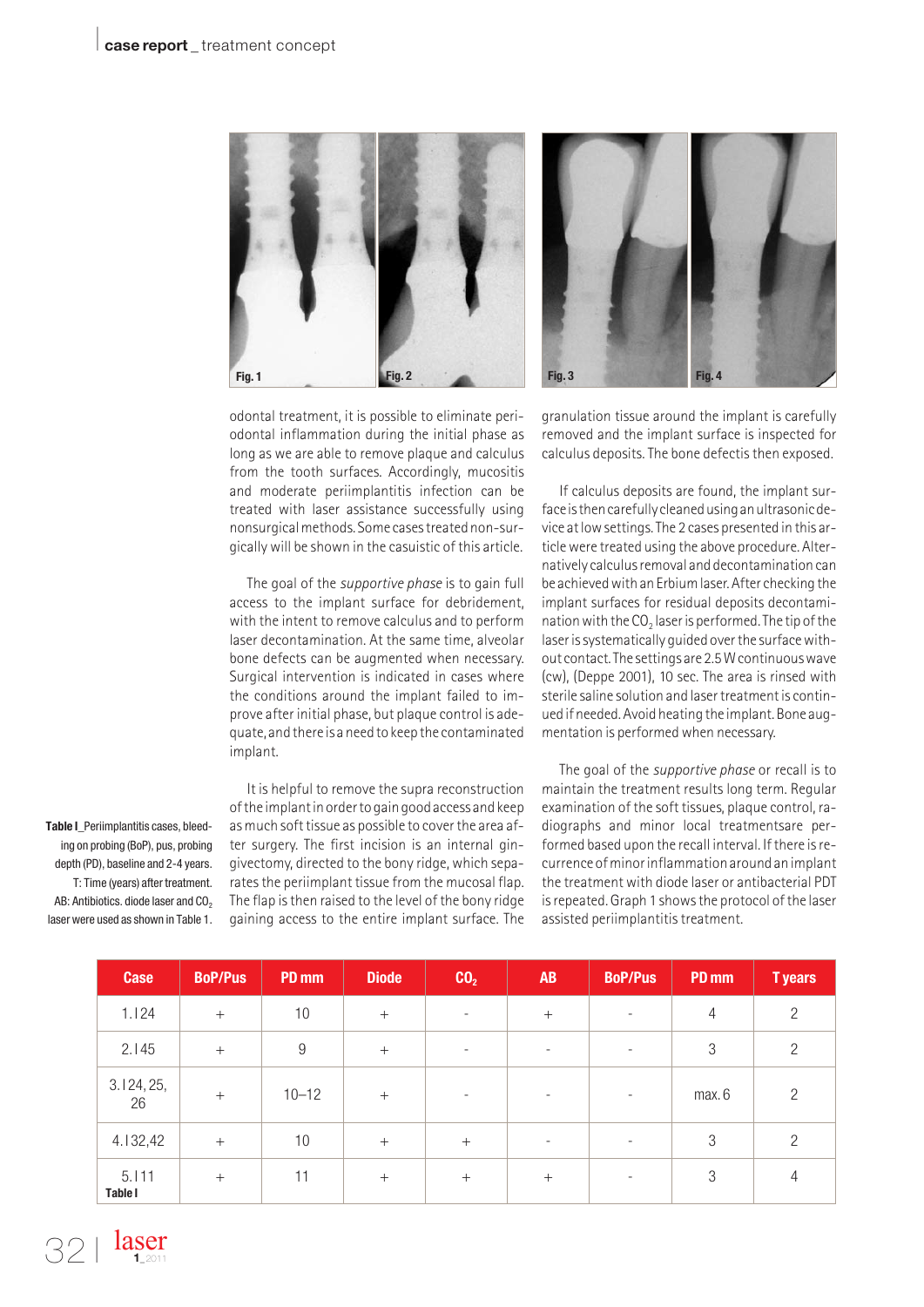## **\_Casuistic**

The following five clinical cases of periimplantitis were treated by the author following the presented treatment concept. In the initial phase the diode laser WhiteStar, 2.5 W (Orcos Medical AG, Switzerland) was used for decontamination and biostimulation. In both cases, which subsequently required open flap procedures (surgical phase), decontamination was performed with the  $CO<sub>2</sub>$  laser SpectraDenta with 2.5 W cw (Orcos Medical AG, Switzerland). Calculus removal in case 4 was performed with an ultrasonic device. The treatment in the supportive phase was performed with antibacterial photodynamic therapy (PDT) or the diode laser as needed. The results are shown in Table 1.

## **Case 1** *(Figs. 1 & 2)*

Periimplantitis Implant 24: Treatment in 3 sessions, each with 3 x 30 sec using a diode laser, Flagyl 3 x 500 mg x 7, Evaluation, Recall. The radiographs show the situation at baseline and two years after therapy. No flap procedure was performed.

## **Case 2** *(Figs. 3 & 4)*

Periimplantitis Implant 45 and severe chronic Periodontitis: Treatment in 3 sessions each 3 x 30 sec using a diode laser, scaling root planning of the teeth, Evaluation, Recall. No Antibiotics were administered. The radiographs show the situation at baseline and two years after therapy. No flap procedure was performed.

#### **Case 3** *(Figs. 5 & 6)*

Periimplantitis Implant 24, 25, 26 and severe chronic Periodontitis: Treatment in 3 sessions each 3 x 30 sec using a diode laser, scaling root planning of all teeth, Evaluation, Recall. No Antibiotics were administered. The radiographs show the situation at baseline and two years after therapy. No flap procedure was performed.

#### **Case 4** *(Figs. 7–9)*

Periimplantitis Implants 32, 42: Treatment in 3 sessions each 3 x 30 sec using a diode laser; at evaluation no success, therefore a surgical flap was raised, ultrasonic were used for calculus removal, decontamination with CO<sub>2</sub> laser. No Antibiotics were administered. The clinical situation at baseline, intraoperative and two years post treatment.

## **Case 5** *(Figs. 10–12)*

Periimplantitis Implant 11: Treatment in 3 sessions each 3 x 30 sec using a diode laser, a surgical flap was raised, decontamination was performed with a  $CO<sub>2</sub>$  laser, as well as bone augmentation with BioOss and BioGide. Antibiotics were administered. The illustrations show the radiographic situation at baseline, intra operative and four years after therapy.

## **\_Discussion**

The five cases presented were all treated following the laser assisted treatment protocol which was described above. The diode laser was used for the decontamination and biostimulation in the pockets (Initial phase) and the  $CO<sub>2</sub>$  laser was used in the surgical phase where the implant surfaces was nicely accessible. Much effort was put on oral hygiene instruction and plaque control around teeth and implants. All cases were treated successfully and showed stable conditions over two years. The lesions before treatment were advanced however, at least 50 % of the bone was still present around the implants. All patients were healthy and non-smokers. Antibiotics were administered in two cases; one of them because a simultaneous bone grafting procedure was performed. The periimplant infection had probablyarisen from an untreated periodontitis or neglected maintenance care.

Cases 1–3 were treated primarily in the initial phase. The clinical conditions showed immediate improvement within the first two weeks after Diode laser application. The BoP was reduced, pus exudation ceased and the probing depths were reduced after two months. Thus no surgical phase was needed and patients went directly to the maintenance phase. The radiographs showed bone regeneration almost to the original level after two years. Accordingly, shallow probing depths were maintained and the bone attachment was stable. Since the wave length of the used diode laser (810 nm) has biostimulative properties, there is always an additional aspect of the energy which stimulates the proliferation of bone and soft tissue around the implant. Thus the diode laser is able to work on both sides of the lesion—on one side biofilm management and on the other side host management. In this manner, this wave length is beneficial to the tis-



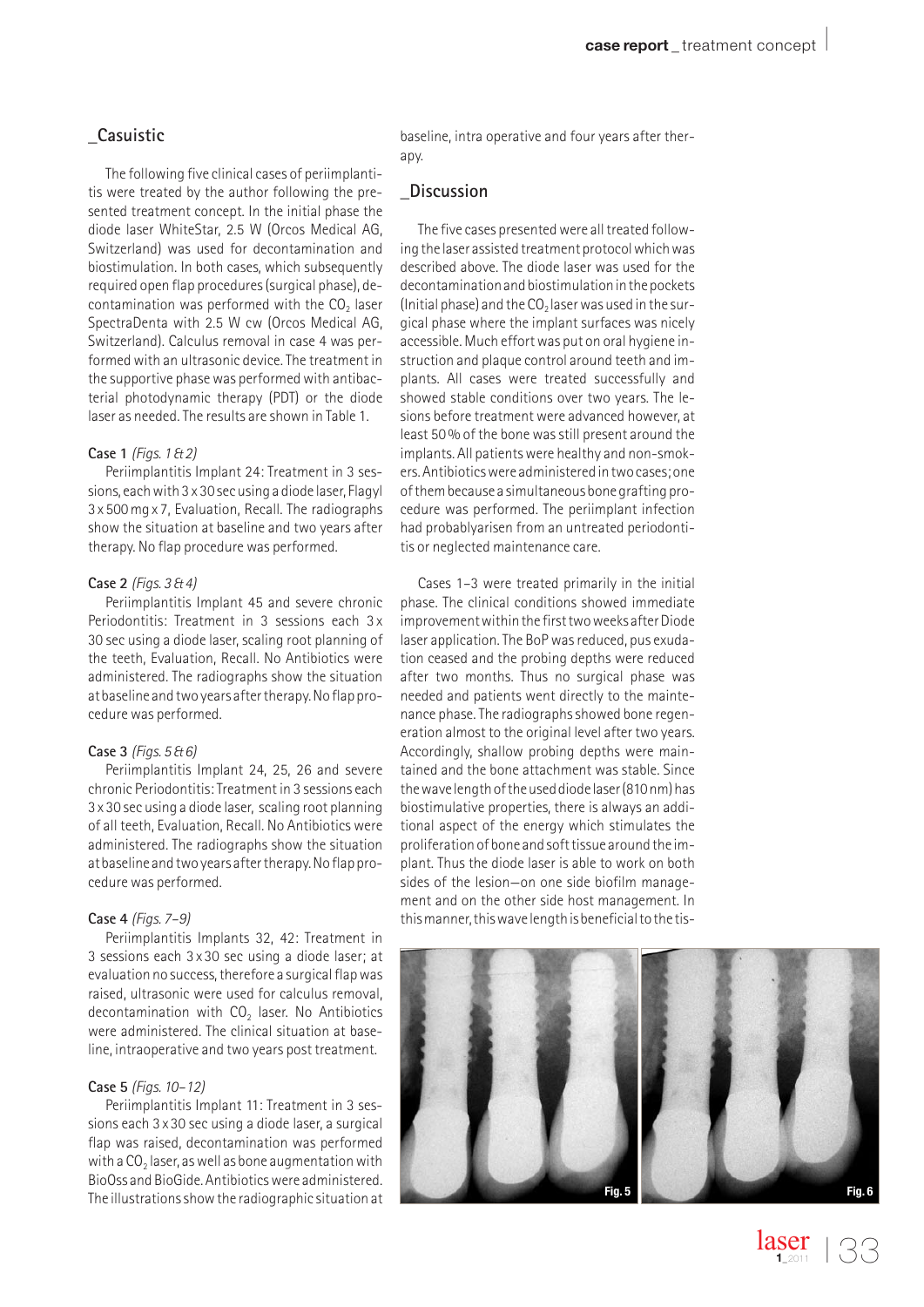

sue in order to bring the balance between tissue resorption and apposition to the right side. Studies have shown (Lindhe 2008) that periimplant lesions can only be treated by flap surgery. This may be true in the treatment protocol without laser. However, cases 1–3 show that nonsurgical treatments with the diode laser around implants are beneficial in that it actually kills bacteria below the host's critical mass and in turn stimulates cell proliferation. This may be a reasonable explanation for the nice bone regeneration seen in cases 1 to 3. However, keep in mind, this regeneration could only take place because the soft tissue was not opened and because the decalcified bony matrix around the implant was not removed. The applied laser energy regulated the balance in the tissue. The use of a Diode laser in the decontamination modus (no cutting) makes it possible to have additional beneficial effects than the classical treatment. Thus, it is always recommended to start the laser assisted treatment with the initial phase.

Treatment with the diode laser is not sufficient in all periimplantitis cases. In these cases there may be calculus or other deposits on the implant surface which cannot be removed performing closed therapy. If the lesion is advanced or the bony lesions should be augmented for esthetical reasons, then surgery is indicated. But even then it is of up most importance to complete first initial phase.



Cases 4 and 5 were treated with additional flap surgery. Case 4 showed no clinical improvement after the initial phase and was further treated surgically. The flap opening revealed large calculus deposits which were then removed with ultrasonic followed by decontamination with a  $CO<sub>2</sub>$  laser. This treatment made it possible to beam the energy systematically in a non-contact modus to the implant surface. Case 5 needed bone augmentation for esthetical reasons. There was no calculus found on the implant surface and the decontamination was performed with a CO<sub>2</sub> laser. A recent *in vitro* study (Hauser 2010) showed that a SLA implant surface can be decontaminated with a  $CO<sub>2</sub>$  Laser with the settings of (2.5 W, cw) as used in this protocol. In the cases that required flap surgery the periimplant tissue received biostimulation from a low level laser (MED-700, 810 nm, 330 mW, Orcos medical AG, Switzerland) immediately after flap closure and one week after surgery.

It can be assumed that not only the bacterial load was reduced but also toxins were denaturized on the implant surface by the laser because all cases showed loss of the inflammation and proliferation of the tissue around the implant. This means that bacteria and toxin are well controlled through laser energy application. Moreover, the use of the laser rendered the implant surface biologically acceptable for host cells again. Consequentially proliferation of bone and soft tissue facilitated closure of the lesion. With this development, an important step in the treatment of periimplantitis is made.

As we know from the classical periodontal treatment the lesions should be treated as early as possible. This is even more important in regards to periimplant lesions because they tend to progress faster. The decontamination whichis a limitation in the classical treatment on tooth and implant surfaces seems to be possible with the appropriate use of laser energy, and this can be successfully performed without opening a flap. This aspect makes it worthwhile to continue to pursue the idea of closed treatment of periimplant lesions. However, more(RCT) studies are needed to evaluate this protocol.

laser **1**\_2011